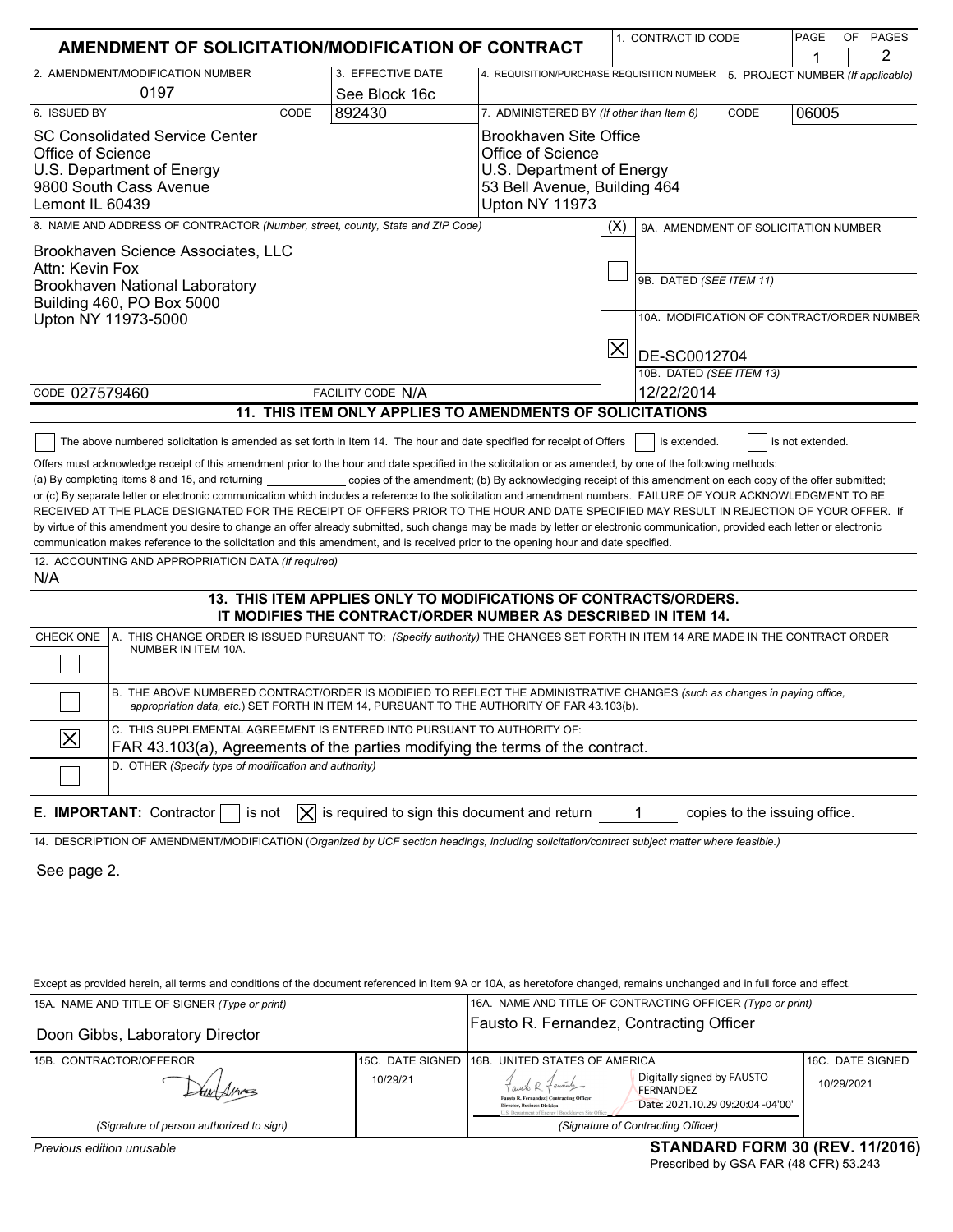Page **2** of **2**

### **14. DESCRIPTION OF AMENDMENT/MODIFICATION** continued.

**A.** This modification is issued to update the following contract section:

#### **Contract Section:**

- a. Part I—The Schedule
	- Section H Special Contract Requirements o H.5
- b. Part II—Contract Clause
	- Section I Contract Clause
		- $O$  1.161 DEAR 970.5244-1
- **B.** Table of Changes

### **PART I, SECTION H — SPECIAL CONTRACT REQUIREMENTS**

| <b>Clause</b><br>No. | Title                                                                                                                         | <b>Change &amp; Explanation</b>                                                                                                                                                                                                                                                                                           |
|----------------------|-------------------------------------------------------------------------------------------------------------------------------|---------------------------------------------------------------------------------------------------------------------------------------------------------------------------------------------------------------------------------------------------------------------------------------------------------------------------|
| H.5                  | <b>Advance Understandings</b><br>Regarding Additional Items of<br>Allowable and Unallowable<br><b>Costs and Other Matters</b> | Change:<br>Remove paragraph (c).<br><b>Explanation:</b><br>This clause is updated IAW SC guidance for DEAR and<br>FAR clause alternates by the HCA in a memo titled<br>"Office of Science proposed DEAR and FAR Clause<br>Alternatives Developed by the Revolutionary Working<br>Group (RWG) process dated April 2, 2018. |

# **PART II, SECTION I — CONTRACT REQUIREMENTS**

| <b>Clause</b><br>No. | Title                                                                                                                                                                                             | <b>Change &amp; Explanation</b>                                                                                                                                                                                                                                                          |
|----------------------|---------------------------------------------------------------------------------------------------------------------------------------------------------------------------------------------------|------------------------------------------------------------------------------------------------------------------------------------------------------------------------------------------------------------------------------------------------------------------------------------------|
| 1.161                | DEAR 970.5244-1, Contractor<br>Purchasing System (Aug 2016)<br>(Deviation) (Deviation Per AL<br>2013-10, Jun 2013) (Deviation<br>Per Policy Flash 2015-17, Mar<br>2015) (SC Alternate) (Apr 2018) | Change:<br>Delete "(Deviation per AL 2013-10, Jun 2013)" from the<br>clause title, and delete paragraph $(x)(7)$ ,<br>"Nondisplacement of Qualified Workers clause<br>prescribed in 48 CFR 22.1207".<br><b>Explanation:</b>                                                              |
|                      |                                                                                                                                                                                                   | This clause is updated IAW PF 2020-29 and AL 2013-<br>10, Jun 2013 which was superseded by PF 2020-29;<br>Federal Acquisition Circular (FAC) 2020-06 containing<br>Federal Acquisition Regulation (FAR) amendments,<br>published in the May 6, 2020, Federal Register at 85<br>FR 27086. |

## **C. ALL OTHER TERMS AND CONDITIONS REMAIN UNCHANGED. END OF MODIFICATION**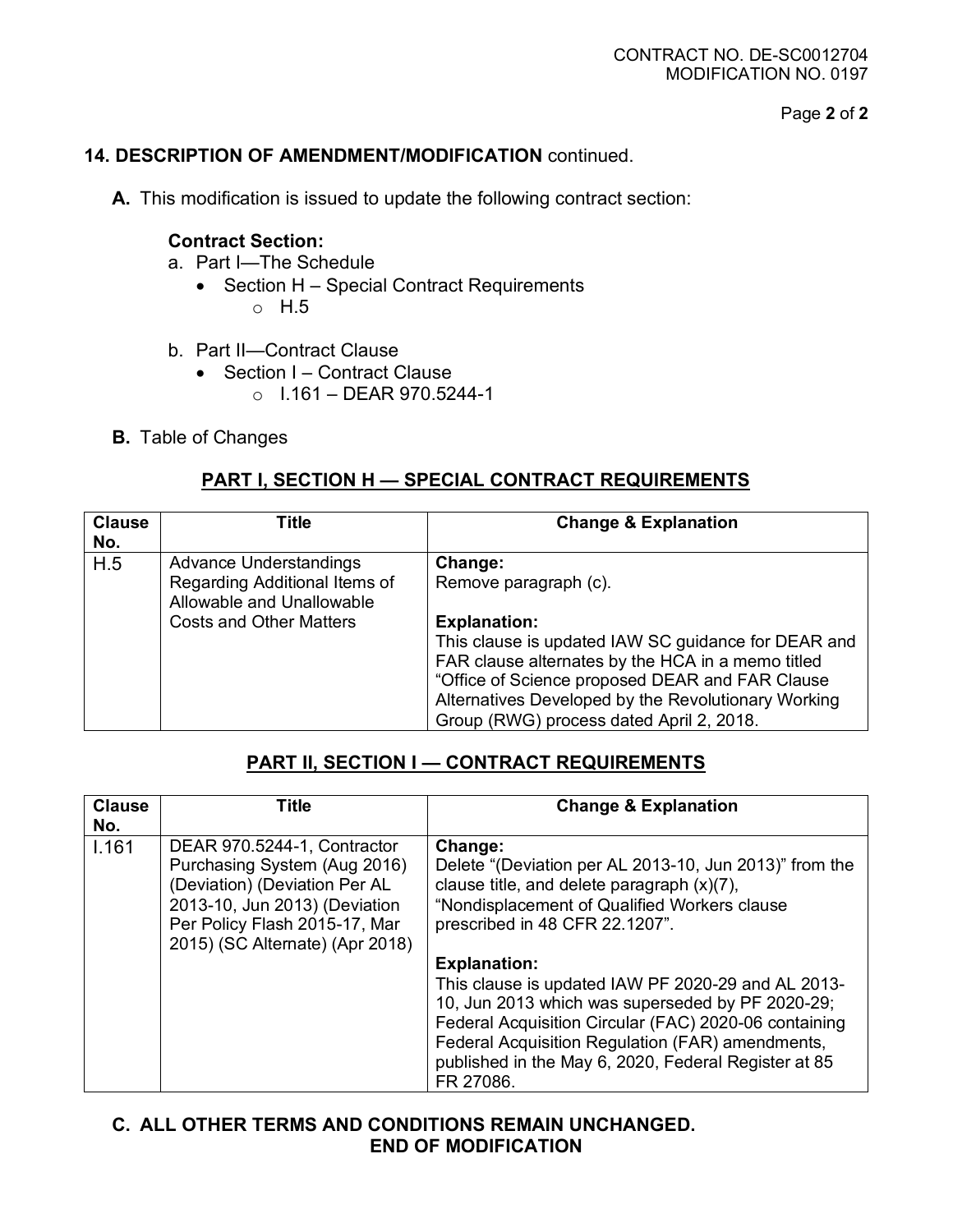## **CLAUSE H.5 – ADVANCE UNDERSTANDINGS REGARDING ADDITIONAL ITEMS OF ALLOWABLE AND UNALLOWABLE COSTS AND OTHER MATTERS**

Allowable costs under this contract shall be determined according to the requirements of Section I Clause entitled "DEAR 970.5232-2 – Payments and Advances". For purposes of effective contract implementation, certain items of cost are being specifically identified below as allowable and/or unallowable under this contract to the extent indicated:

- (a) ITEMS OF ALLOWABLE COSTS:
	- (1) Cost for the defense and indemnification of employees in accordance with the provisions of Section H Clause entitled "Defense and Indemnification of Employees".
	- (2) Rentals and leases of land, buildings, and equipment owned by third parties, allowances in lieu of rental, charges associated therewith and costs of alteration, remodeling and restorations where such items are used in the performance of the contract, except that such rentals and leases directly chargeable to the contract shall be subject to such approval by the Contracting Officer.
	- (3) Notwithstanding the provisions of FAR 31.205-44 (e), stipends and payments made to reimburse travel or other expenses of researchers and students who are not employed under this contract but are participating in research, educational or training activities under this contract to the extent such costs are incurred in connection with fellowship, international agreements, or other research, educational or training programs approved by the Contracting Officer.
	- (4) Notwithstanding the provisions of FAR 31.205-44 (e), payments to educational institutions for tuition and fees, or institutional allowances, in connection with fellowship or other research, educational or training programs for researchers and students who are not employed under this contract.
	- (5) Costs incurred or expenditures made by the Contractor, as directed, approved or ratified by the Contracting Officer and not otherwise unallowable under any other provisions of this contract.
	- (6) Subject to any other limitations on allowability contained in this contract, costs incurred and expenditures made by the Contractor's Board of Directors (or equivalent corporate oversight entity), its members, committees, panels and support personnel in connection with performance of work under this contract. The Contractor shall provide to the Contracting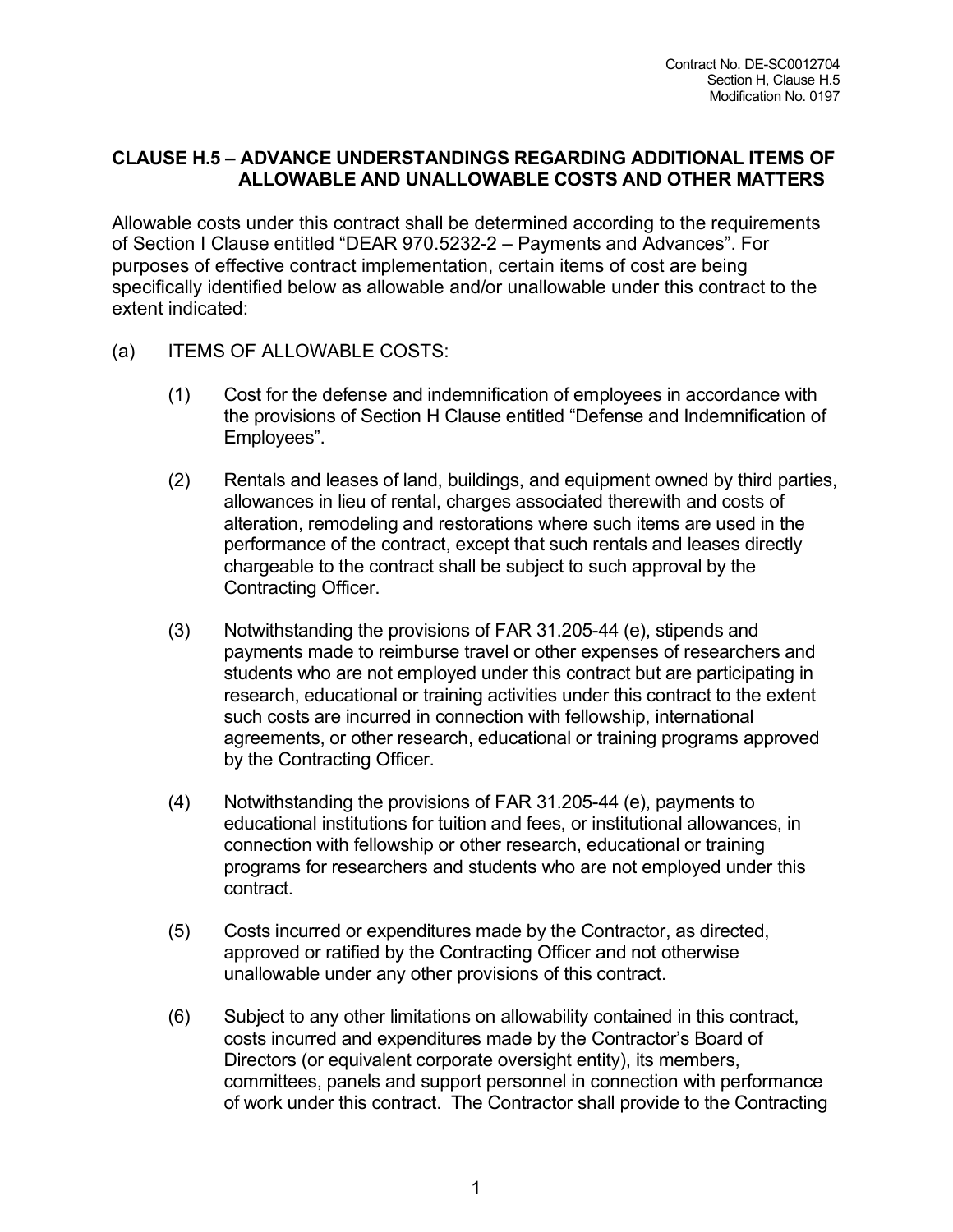Officer, for an allowability determination, an annual accounting of these costs incurred and expenditures made.

- (b) ITEMS OF UNALLOWABLE COSTS:
	- (1) Premium Pay for wearing radiation-measuring devices for Laboratory and all-tier cost-type subcontract employees.
	- (2) Salaries or other salary-like compensation of the Contractor's Board members, or that of members of subcommittees of the Board who are employees of the Contractor, or the equivalent corporate oversight entity/entities.
	- (3) Home office expenses, whether direct or indirect, relating to activities of the Contractor, except as otherwise specifically agreed to elsewhere in this contract or subsequently in writing by the Contracting Officer.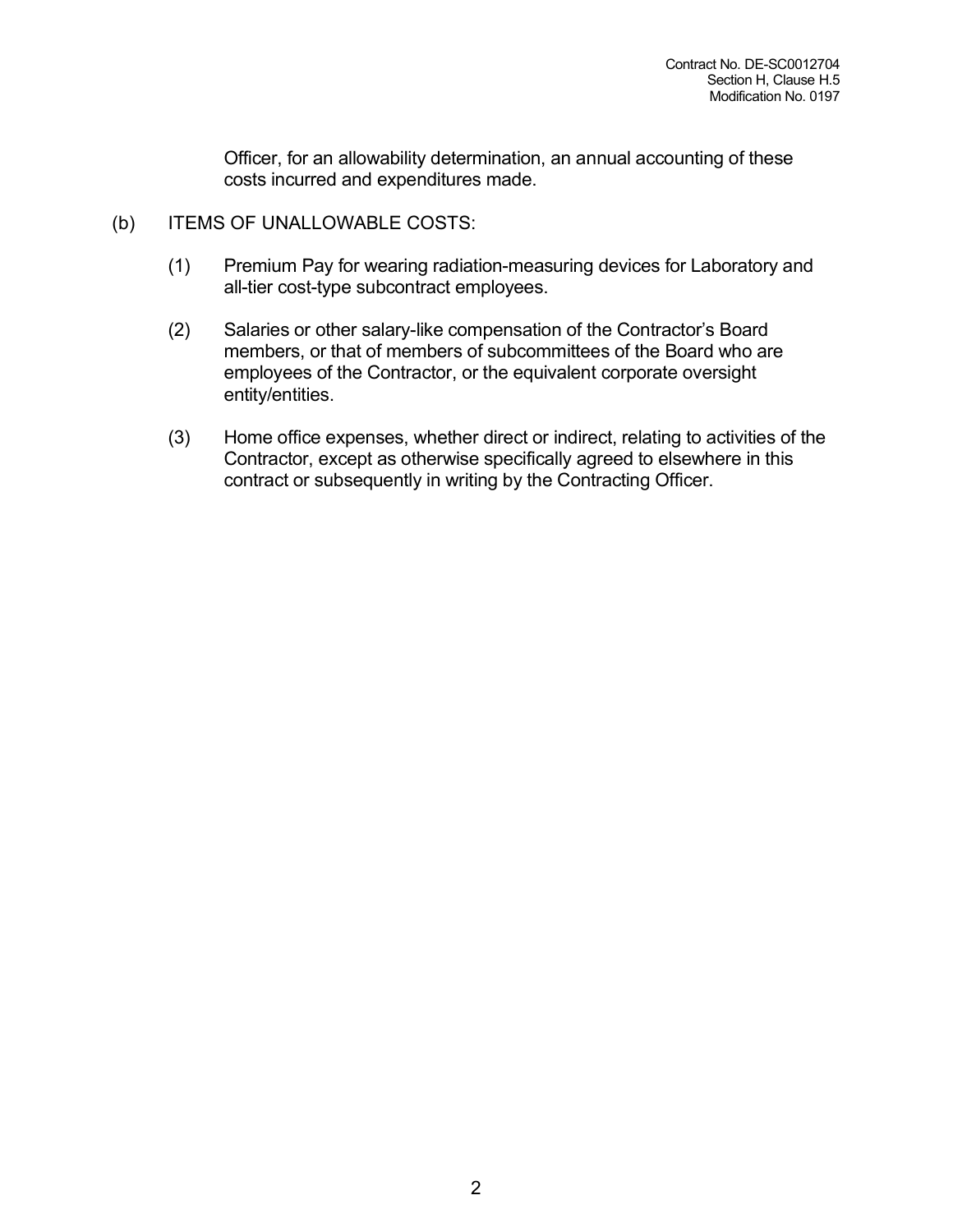## **CLAUSE I.161 – DEAR 970.5244-1 – CONTRACTOR PURCHASING SYSTEM (AUG 2016) (DEVIATION) (DEVIATION PER POLICY FLASH 2015- 17, MAR 2015) (SC ALTERNATE) (APR 2018)**

- (a) *General.* The Contractor shall develop, implement, and maintain formal policies, practices, and procedures to be used in the award of subcontracts consistent with this clause, 48 CFR subpart 970.44, and Appendix G of this Contract. The Contractor's purchasing system and methods shall be fully documented, consistently applied, and acceptable to the Department of Energy (DOE) in accordance with 48 CFR 970.4401-1. The Contractor shall maintain file documentation which is appropriate to the value of the purchase and is adequate to establish the propriety of the transaction and the price paid. The Contractor's purchasing performance will be evaluated against such performance criteria and measures as may be set forth elsewhere in this contract. DOE reserves the right at any time to require that the Contractor submit for approval any or all purchases under this contract. The Contractor shall not purchase any item or service, the purchase of which is expressly prohibited by the written direction of DOE, and shall use such special and directed sources as may be expressly required by the DOE Contracting Officer. DOE will conduct periodic appraisals of the Contractor's management of all facets of the purchasing function, including the Contractor's compliance with its approved system and methods. Such appraisals will be performed through the conduct of Contractor Purchasing System Reviews in accordance with 48 CFR subpart 44.3, or, when approved by the Contracting Officer, through the Contractor's participation in the conduct of the Balanced Scorecard performance measurement and performance management system. The Contractor's approved purchasing system and methods shall include the requirements set forth in paragraphs (b) through (y) of this clause.
- (b) *Acquisition of utility services.* Utility services shall be acquired in accordance with the requirements of subpart 970.41.
- (c) *Acquisition of Real Property.* Real property shall be acquired in accordance with 48 CFR subpart 917.74.
- (d) *Advance Notice of Proposed Subcontract Awards.* Advance notice shall be provided in accordance with 48 CFR 970.4401-3.
- (e) *Audit of subcontractors.*
	- (1) The Contractor shall provide for—
		- (i) Periodic post-award audit of cost-reimbursement subcontractors at all tiers; and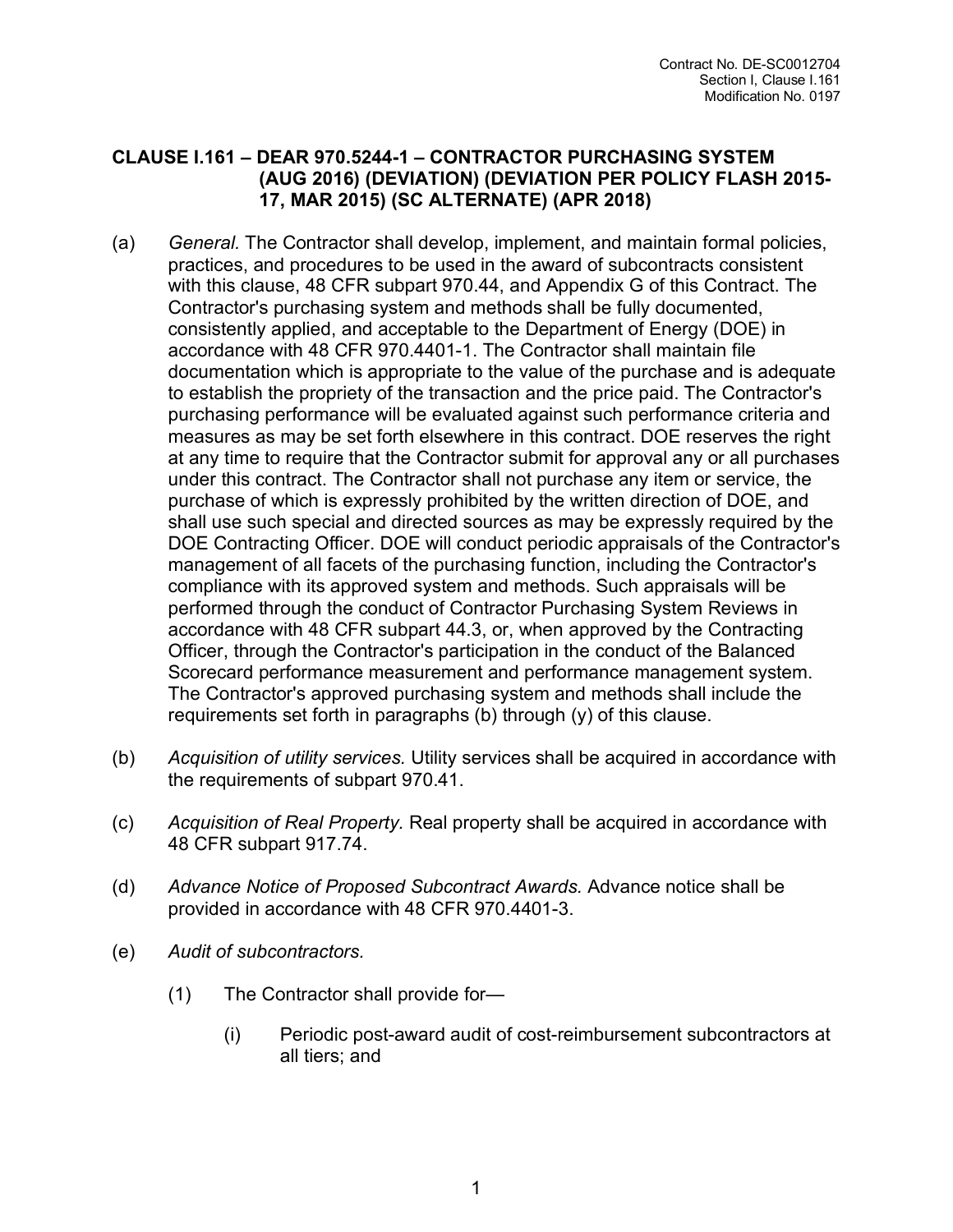- (ii) Audits, where necessary, to provide a valid basis for pre-award or cost or price analysis.
- (2) Responsibility for determining the costs allowable under each costreimbursement subcontract remains with the contractor or next higher-tier subcontractor. The Contractor shall provide, in appropriate cases, for the timely involvement of the Contractor and the DOE Contracting Officer in resolution of subcontract cost allowability.
- (3) Where audits of subcontractors at any tier are required, arrangements may be made to have the cognizant Federal agency perform the audit of the subcontract or the contractor may employ external auditors to support mandatory subcontract audits required by this contract. These arrangements shall be made administratively between DOE and the other agency involved and shall provide for the cognizant agency to audit in an appropriate manner in light of the magnitude and nature of the subcontract. In no case, however, shall these arrangements preclude determination by the DOE Contracting Officer of the allowability or unallowability of subcontractor costs claimed for reimbursement by the Contractor.
- (4) Allowable costs for cost reimbursable subcontracts are to be determined in accordance with the cost principles of 48 CFR Part 31, appropriate for the type of organization to which the subcontract is to be awarded, as supplemented by 48 CFR part 931. Allowable costs in the purchase or transfer from contractor-affiliated sources shall be determined in accordance with 48 CFR 970.4402-3 and 48 CFR 31.205-26(e).
- (f) *Bonds and Insurance.*
	- (1) The Contractor shall require performance bonds in penal amounts as set forth in 48 CFR 28.102-2(a) for all fixed-priced and unit-priced construction subcontracts in excess of \$150,000. The Contractor shall consider the use of performance bonds in fixed-price non-construction subcontracts, where appropriate.
	- (2) For fixed-price, unit-priced and cost reimbursement construction subcontracts in excess of \$150,000, a payment bond shall be obtained on Standard Form 25A modified to name the Contractor as well as the United States of America as obligees. The penal amounts shall be determined in accordance with 48 CFR 28.102-2(b).
	- (3) For fixed-price, unit-priced and cost-reimbursement construction subcontracts greater than \$25,000, but not greater than \$100,000, the Contractor shall select two or more of the payment protections at 48 CFR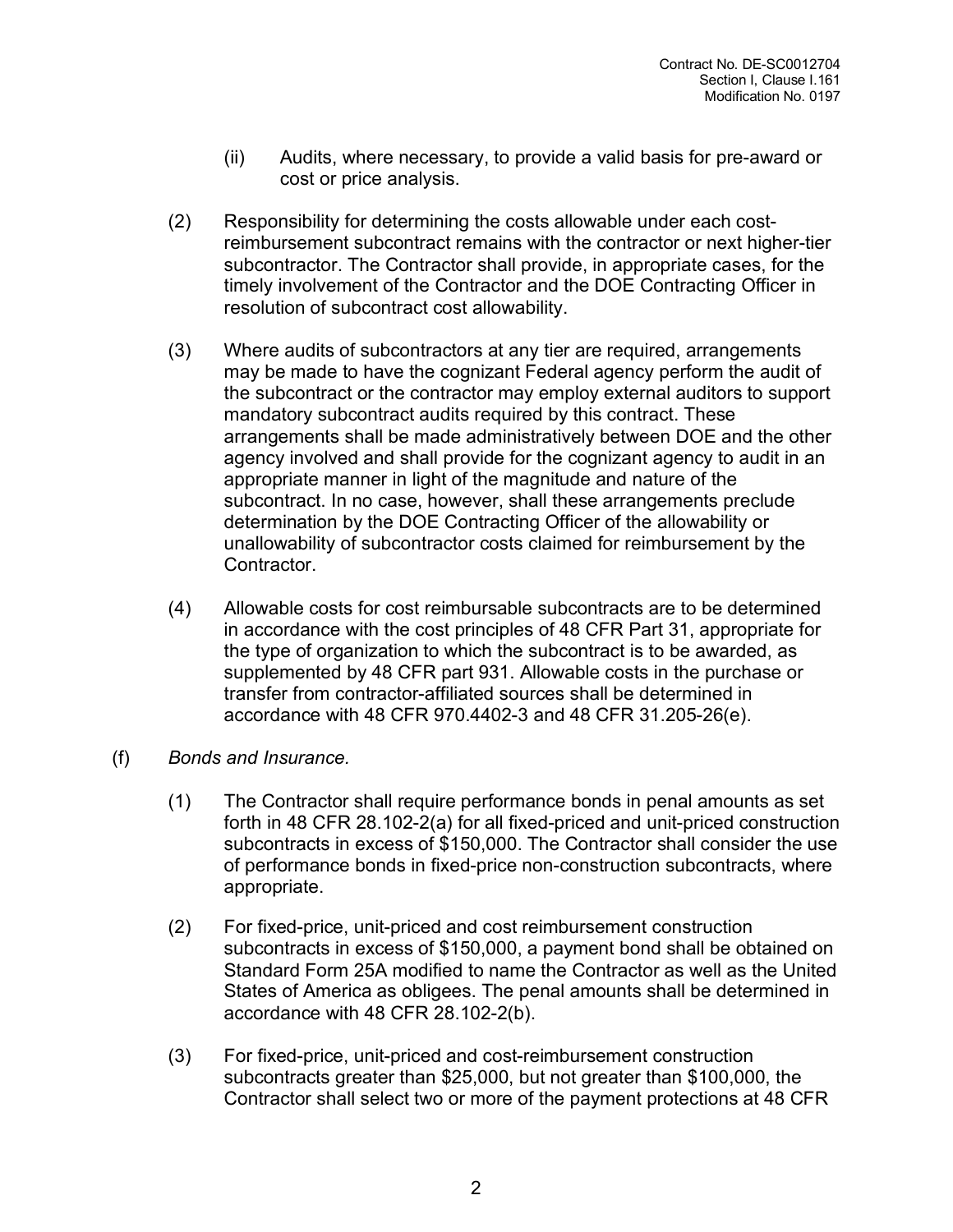28.102-1(b), giving particular consideration to the inclusion of an irrevocable letter of credit as one of the selected alternatives.

- (4) A subcontractor may have more than one acceptable surety in both construction and other subcontracts, provided that in no case will the liability of any one surety exceed the maximum penal sum for which it is qualified for any one obligation. For subcontracts other than construction, a co-surety (two or more sureties together) may reinsure amounts in excess of their individual capacity, with each surety having the required underwriting capacity that appears on the list of acceptable corporate sureties.
- (g) *Buy American.* The Contractor shall comply with the provisions of the Buy American Act as reflected in 48 CFR 52.225-1 and 48 CFR 52.225-9. The Contractor shall forward determinations of non-availability of individual items to the DOE Contracting Officer for approval. Items in excess of \$500,000 require the prior concurrence of the Head of Contracting Activity. If, however, the Contractor has an approved purchasing system, the Head of the Contracting Activity may authorize the Contractor to make determinations of non-availability for individual items valued at \$500,000 or less.
- (h) *Construction and architect-engineer subcontracts*.
	- (1) *Independent Estimates.* A detailed, independent estimate of costs shall be prepared for all construction work to be subcontracted above the Simplified Acquisition Threshold.
	- (2) *Specifications.* Specifications for construction shall be prepared in accordance with the DOE publication entitled "General Design Criteria Manual."
	- (3) *Prevention of Conflict of Interest.*
		- (i) The Contractor shall not award a subcontract for construction to the architect-engineer firm or an affiliate that prepared the design. This prohibition does not preclude the award of a "turnkey" subcontract so long as the subcontractor assumes all liability for defects in design and construction and consequential damages.
		- (ii) The Contractor shall not award both a cost-reimbursement subcontract and a fixed-price subcontract for construction or architect-engineer services or any combination thereof to the same firm where those subcontracts will be performed at the same site.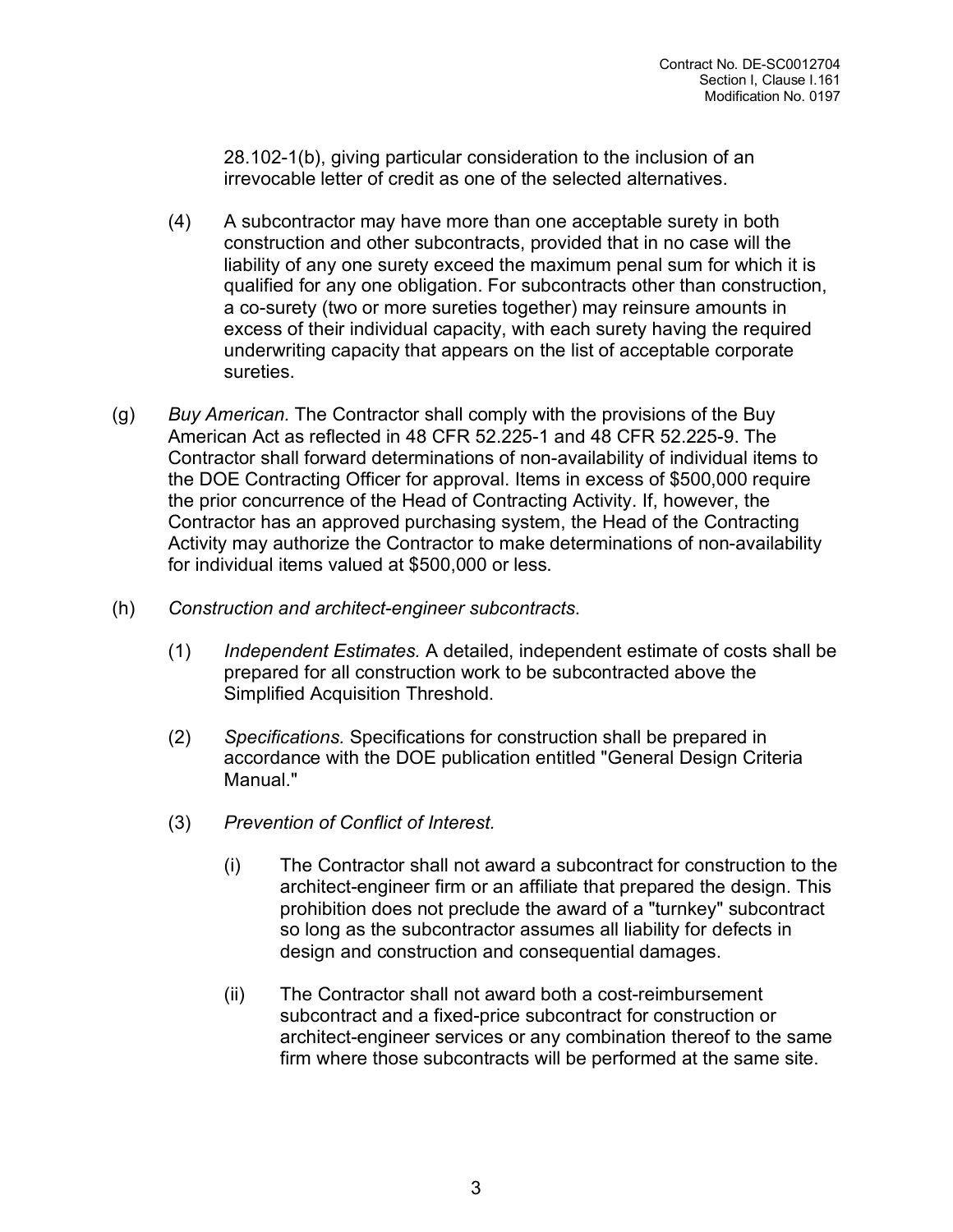- (iii) The Contractor shall not employ the construction subcontractor or an affiliate to inspect the firm's work. The contractor shall assure that the working relationships of the construction subcontractor and the subcontractor inspecting its work and the authority of the inspector are clearly defined.
- (i) *Contractor-Affiliated Sources.* Equipment, materials, supplies, or services from a contractor-affiliated source shall be purchased or transferred in accordance with 48 CFR 970.4402-3.
- (j) *Contractor-Subcontractor Relationship.* The obligations of the Contractor under paragraph (a) of this clause, including the development of the purchasing system and methods, and purchases made pursuant thereto, shall not relieve the Contractor of any obligation under this contract (including, among other things, the obligation to properly supervise, administer, and coordinate the work of subcontractors). Subcontracts shall be in the name of the Contractor, and shall not bind or purport to bind the Government.
- (k) *Government Property.* The Contractor shall establish and maintain a property management system that complies with criteria in 48 CFR 970.5245-1, Property.
- (l) *Indemnification.* Except for Price-Anderson Nuclear Hazards Indemnity, subcontractors may not be indemnified except with the prior approval of the Senior Procurement Executive or under conditions specified by the Senior Procurement Executive.
- (m) *Leasing of Motor Vehicles.* Contractors shall comply with 48 CFR subpart 8.11 and 48 CFR subpart 908.11.
- (n) [Reserved]
- (o) *Management, Acquisition and Use of Information Resources.* Requirements for automatic data processing resources and telecommunications facilities, services, and equipment, shall be reviewed and approved in accordance with applicable DOE Orders and regulations regarding information resources.
- (p) *Priorities, Allocations and Allotments.* Priorities, allocations and allotments shall be extended to appropriate subcontracts in accordance with the clause or clauses of this contract dealing with priorities and allocations.
- (q) *Purchase of Special Items.* Purchase of the following items shall be in accordance with the following provisions of 48 CFR subpart 8.5, 48 CFR subpart 908.71, Federal Management Regulation 41 CFR part 102, and the Federal Property Management Regulation 41 CFR chapter 101: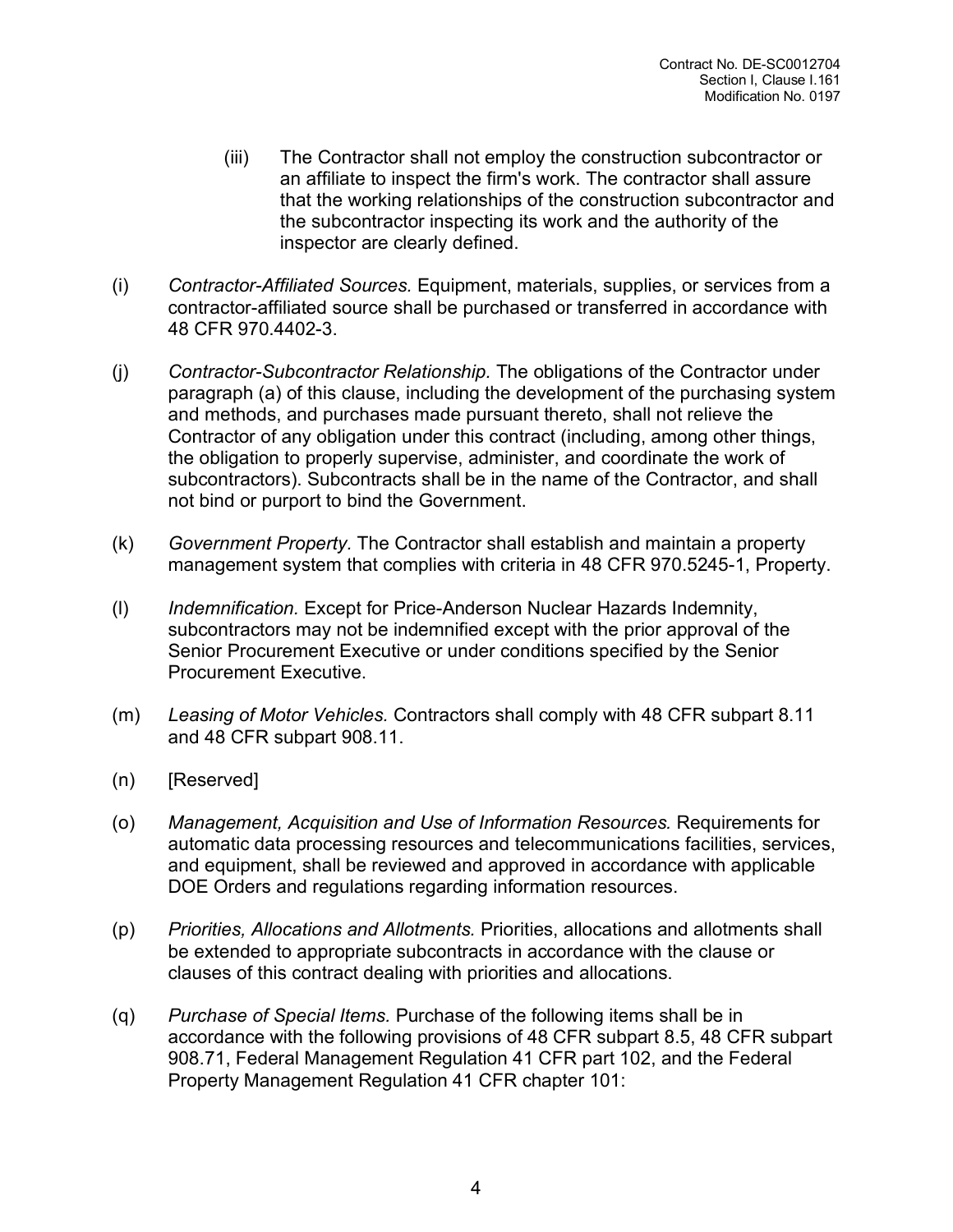- (1) Motor vehicles—48 CFR 908.7101
- (2) Aircraft—48 CFR 908.7102
- (3) Security Cabinets—48 CFR 908.7106
- (4) Alcohol—48 CFR 908.7107
- (5) Helium—48 CFR subpart 8.5
- (6) Fuels and packaged petroleum products—48 CFR 908.7109
- (7) Coal—48 CFR 908.7110
- (8) Arms and Ammunition—48 CFR 908.7111
- (9) Heavy Water—48 CFR 908.7121(a)
- (10) Precious Metals—48 CFR 908.7121(b)
- (11) Lithium—48 CFR 908.7121(c)
- (12) Products and services of the blind and severely handicapped—41 CFR 101-26.701
- (13) Products made in Federal penal and correctional institutions—41 CFR 101-26.702
- *(r) Purchase versus Lease Determinations. Contractors shall determine whether required equipment and property should be purchased or leased, and establish appropriate thresholds for application of lease versus purchase determinations. Such determinations shall be made—*
	- (1) At time of original acquisition;
	- (2) When lease renewals are being considered; and
	- (3) At other times as circumstances warrant.
- (s) *Quality Assurance.* Contractors shall provide no less protection for the Government in its subcontracts than is provided in the prime contract.
- (t) *Setoff of Assigned Subcontractor Proceeds.* Where a subcontractor has been permitted to assign payments to a financial institution, the assignment shall treat any right of setoff in accordance with 48 CFR 932.803.